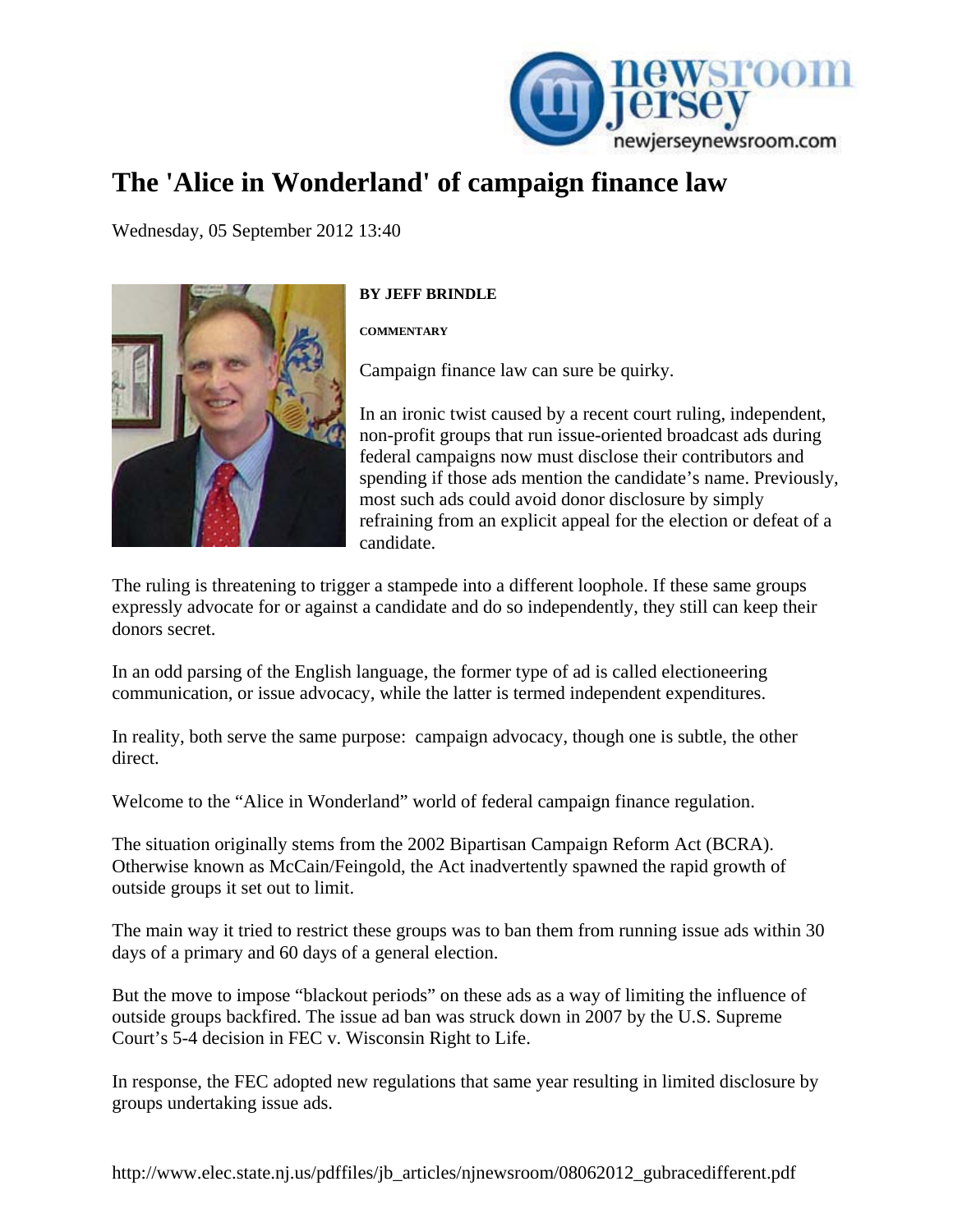In 2011, a Democratic congressman from Maryland filed a new legal challenge entitled Van Hollen v. FEC that contended the 2007 FEC rules ignored McCain/Feingold's mandate for broad disclosure by issue ad groups.

U.S. District Judge Amy Berman Jackson in March agreed and ordered the FEC to write new rules to make them consistent with the law's pro-disclosure edict. A D.C. Circuit Appeals Court panel already has rejected a stay of her ruling.

The FEC published revised rules and, beginning in September, is requiring donors to be disclosed by organizations airing any issue ads about federal candidates.

"This decision is an important step towards fulfilling the Supreme Court's promise in Citizens United that all spending in our elections will be fully disclosed…,'' said Trevor Potter, president of the Campaign Legal Center, which supported Van Hollen's lawsuit. Citizens United vs FEC was a landmark Supreme Court decision in January 2010 that allowed unlimited independent expenditures by corporations while upholding the legal right to demand broader disclosure of contributors.

The groups affected by the new FEC rules are the 501(c) so-called social welfare organizations and the 527 groups backed by corporations, labor unions, and wealthy individuals. The numbers refer to sections of the IRS code under which the groups are organized.

501(c) groups are permitted to participate in politics as long as their primary activity is not political. 527 groups are not limited in terms of their political involvement.

Until the new FEC rule on issue ads, 501(c) groups did not have to disclose their contributors publicly to anyone, and they reported only some issue ad expenses to FEC. (Reports filed by television networks, which are hard for the public to access, do disclose the cost of many issue ad buys during the campaign.) 527 organizations must report their contributors and expenses twice annually to the IRS.

Now both contributors and expenses related to issue ads have to be reported to the FEC. And it is a good bet that the U.S. Supreme Court will uphold the district judge's decision in Van Hollen as Citizens United came out strongly for disclosure.

However, it is only a stop-gap measure. The groups running issue ads already are changing their tactics to keep hiding their contributors. Already, outside groups on both sides of the political spectrum are planning to circumvent the requirement by planning ads that explicitly support or oppose candidates.

While those groups now will have to report their spending to the FEC, they can keep their donors secret if they spend their money independent of the candidates. At least for now, FEC rules require no disclosure of donors to independent expenditure committees.

By calling for the election or defeat of a candidate, these groups can continue to keep their donors hidden if they spend funds independently of candidates. They will continue to deny the public's legitimate right to know all the interests working to influence the outcome of an election.

http://www.elec.state.nj.us/pdffiles/jb\_articles/njnewsroom/08062012\_gubracedifferent.pdf